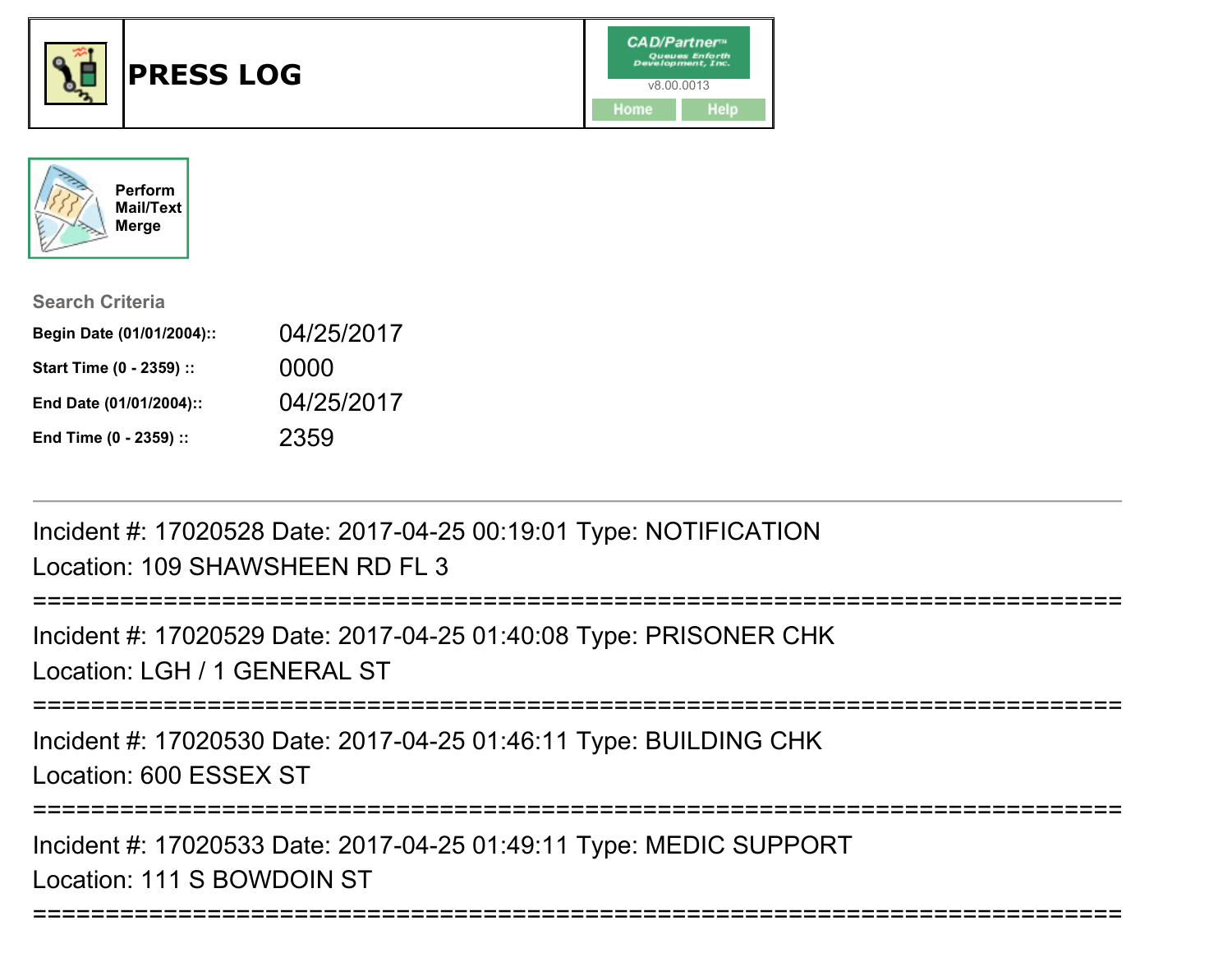Incident #: 17020531 Date: 2017-04-25 01:49:50 Type: BUILDING CHKLocation: 241 ESSEX ST

===========================================================================

Incident #: 17020532 Date: 2017-04-25 01:51:35 Type: BUILDING CHKLocation: 172 PARKER ST

===========================================================================

Incident #: 17020534 Date: 2017-04-25 01:52:19 Type: BUILDING CHKLocation: PRIMOS LIQUIORS / 400 HAVERHILL ST

===========================================================================

Incident #: 17020535 Date: 2017-04-25 01:59:08 Type: M/V STOP

Location: AUBURN ST & HAMPSHIRE ST

===========================================================================

Incident #: 17020536 Date: 2017-04-25 01:59:55 Type: M/V STOPLocation: HAMPSHIRF ST & LOWELL ST

===========================================================================

Incident #: 17020537 Date: 2017-04-25 02:05:55 Type: ABAND MVLocation: TOW / ELM ST & JACKSON ST

===========================================================================

Incident #: 17020538 Date: 2017-04-25 02:16:48 Type: BUILDING CHKLocation: 354 LOWELL ST

===========================================================================

Incident #: 17020539 Date: 2017-04-25 02:27:45 Type: BUILDING CHKLocation: 703 HAVERHILL ST

=========================

Incident #: 17020540 Date: 2017-04-25 02:38:47 Type: M/V STOPLocation: DURSO AV & MARI BORO ST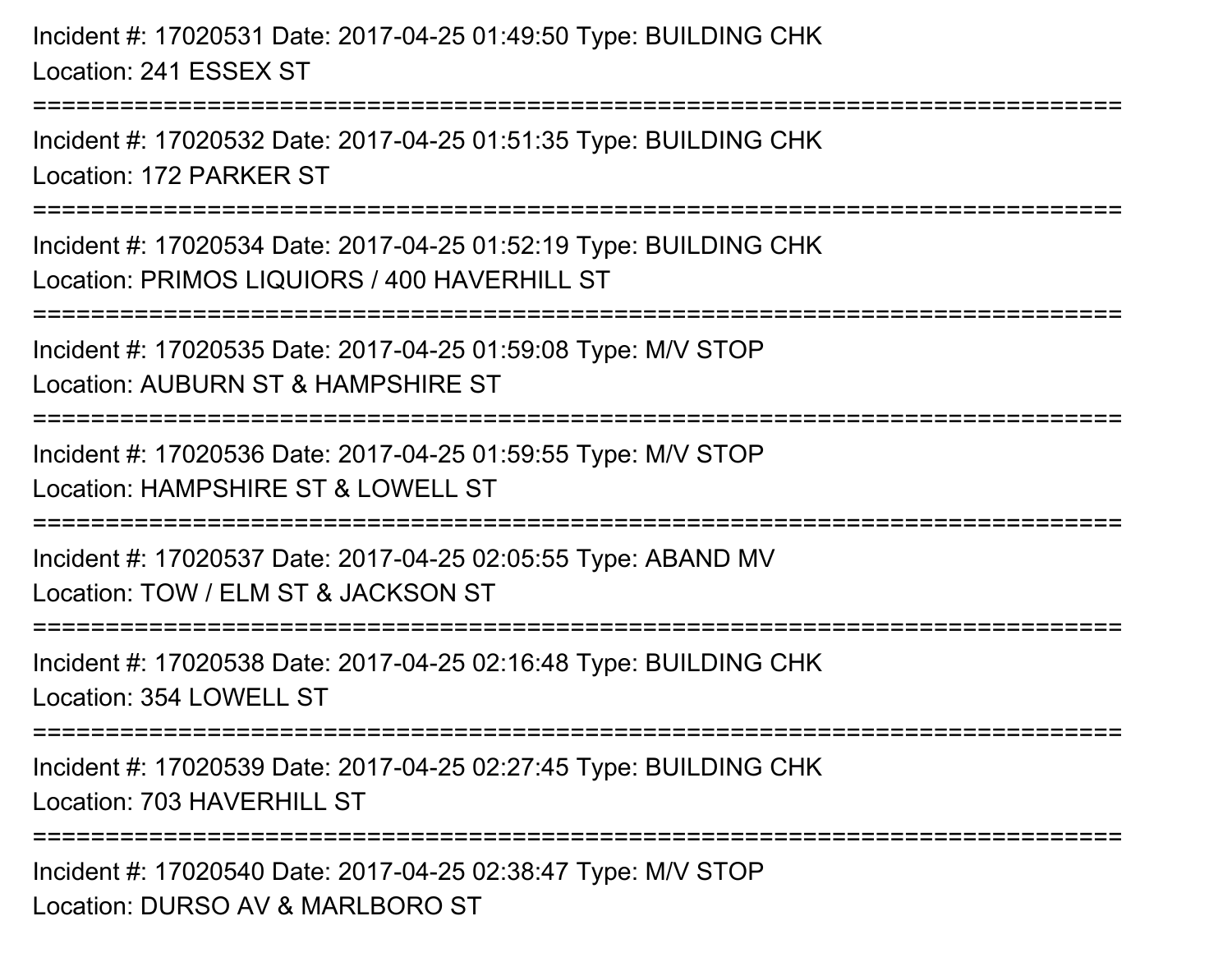Incident #: 17020541 Date: 2017-04-25 02:43:38 Type: MAN DOWNLocation: 101 AMESBURY ST

Location: BROADWAY & LOWELL ST

===========================================================================Incident #: 17020542 Date: 2017-04-25 03:09:15 Type: M/V STOPLocation: MELVIN ST & OXFORD ST===========================================================================Incident #: 17020543 Date: 2017-04-25 03:20:45 Type: M/V STOPLocation: ARLINGTON ST & HAMPSHIRE ST===========================================================================Incident #: 17020544 Date: 2017-04-25 03:21:36 Type: NOISE ORDLocation: 2 INMAN ST #17===========================================================================Incident #: 17020545 Date: 2017-04-25 03:27:57 Type: M/V STOPLocation: LOWELL ST & OXFORD ST===========================================================================Incident #: 17020546 Date: 2017-04-25 03:28:01 Type: MEDIC SUPPORTLocation: 7 FOREST ST #4===========================================================================Incident #: 17020547 Date: 2017-04-25 03:45:07 Type: M/V STOPLocation: MT VERNON ST & S BROADWAY===========================================================================Incident #: 17020548 Date: 2017-04-25 03:51:07 Type: SPECIAL CHECKLocation: 172 PARKER ST===========================================================================Incident #: 17020549 Date: 2017-04-25 04:01:42 Type: M/V STOP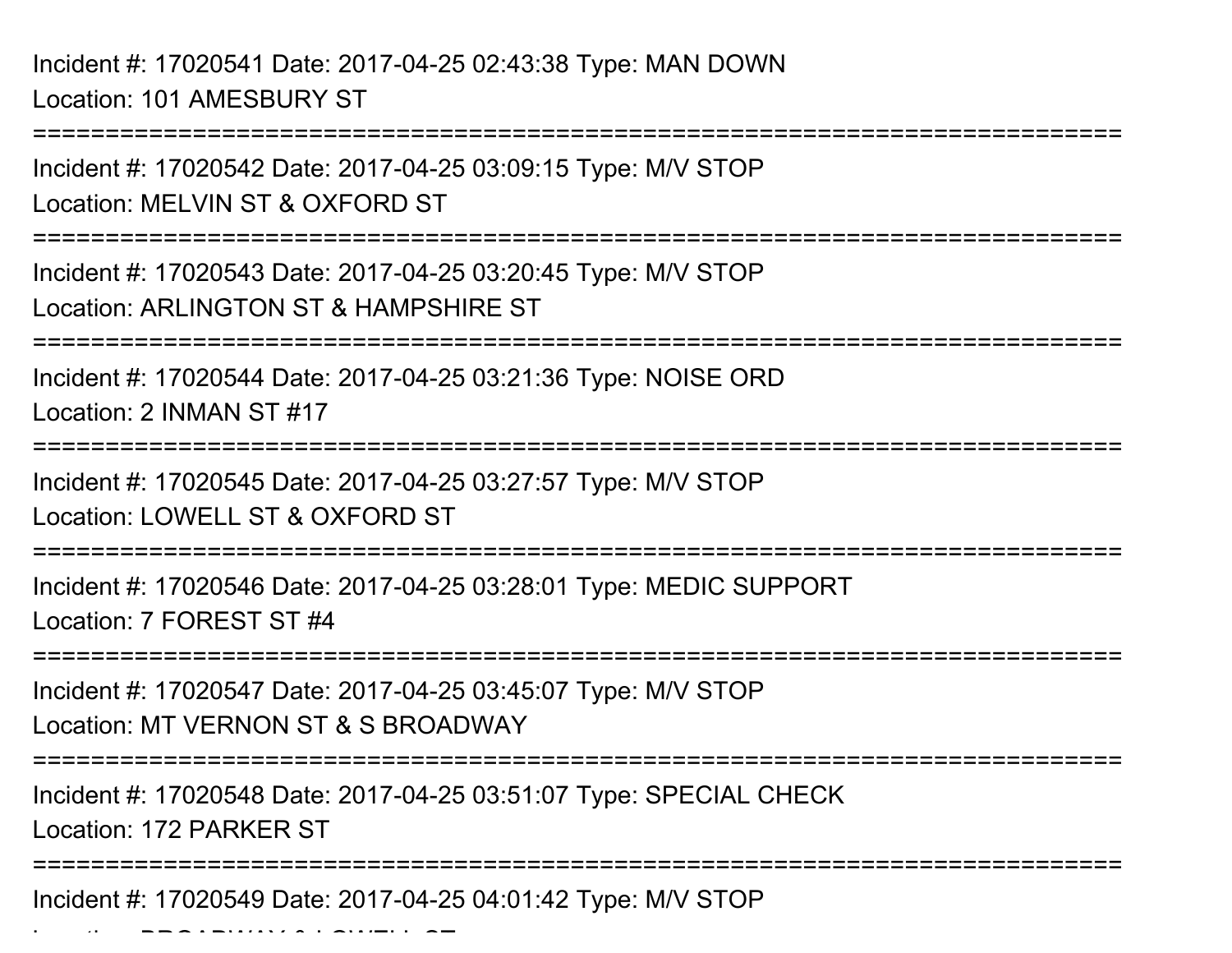===========================================================================

Incident #: 17020550 Date: 2017-04-25 04:11:21 Type: NOISE ORDLocation: 98 FARNHAM ST

===========================================================================

Incident #: 17020551 Date: 2017-04-25 05:19:14 Type: A&B D/W PASTLocation: AMERICAN TAXI / 326 BROADWAY

===========================================================================

Incident #: 17020552 Date: 2017-04-25 05:38:17 Type: M/V STOPLocation: HAVERHILL ST & WEST ST

===========================================================================

Incident #: 17020553 Date: 2017-04-25 06:34:20 Type: M/V STOPLocation: BEACON ST & MT VERNON ST

===========================================================================

Incident #: 17020554 Date: 2017-04-25 06:36:54 Type: LARCENY/MV/PAST

Location: 71 BIGELOW ST

===========================================================================

Incident #: 17020555 Date: 2017-04-25 06:46:52 Type: B&E/MV/PASTLocation: 159 BENNINGTON ST

===========================================================================

Incident #: 17020556 Date: 2017-04-25 06:49:35 Type: M/V STOPLocation: ANDOVER ST & NEWTON ST

===========================================================================

Incident #: 17020557 Date: 2017-04-25 06:59:58 Type: TOW/REPOSSEDLocation: 23 LORING ST

===========================================================================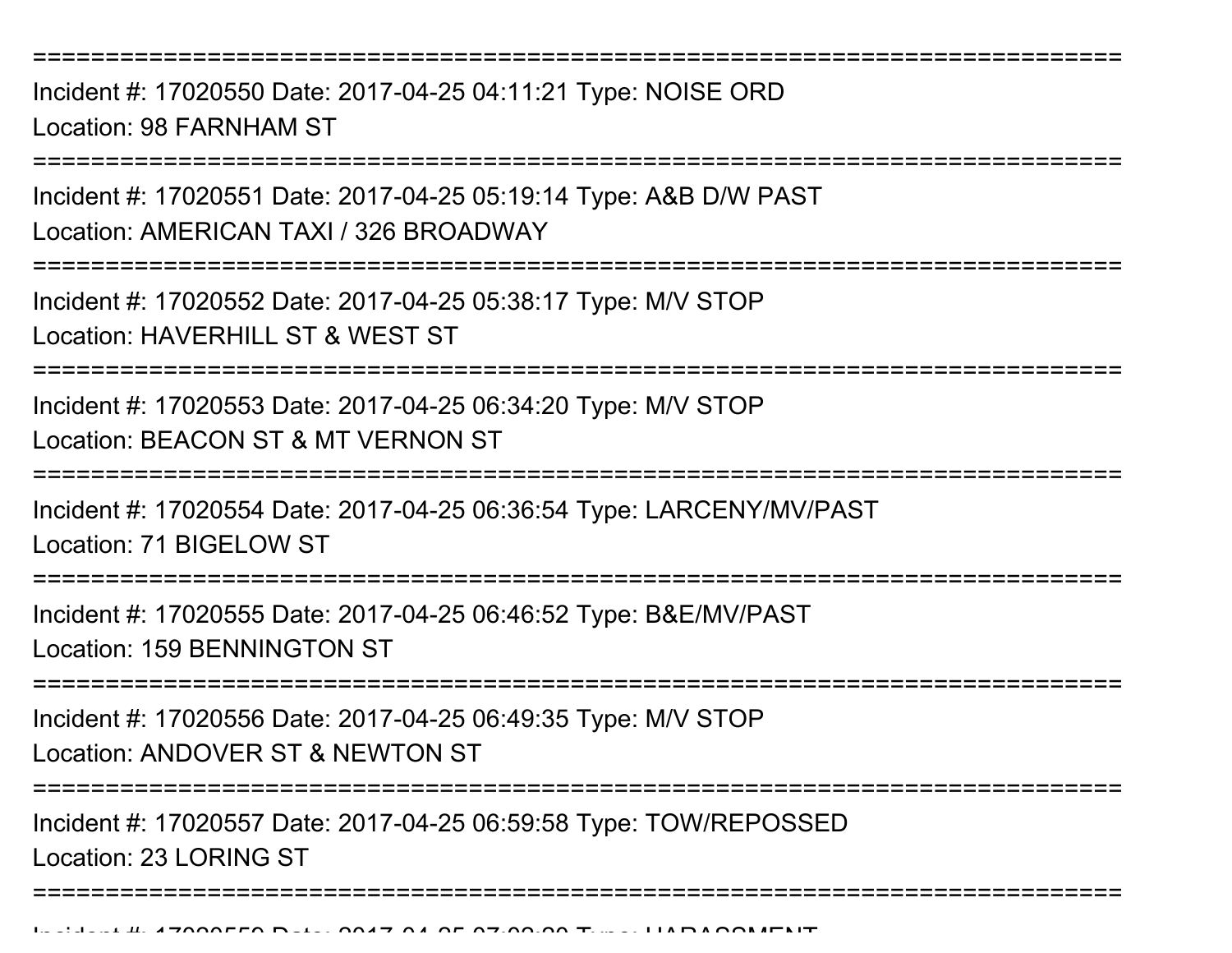Location: ARREST / 198 BRUCE ST FL 3

===========================================================================

Incident #: 17020560 Date: 2017-04-25 07:03:43 Type: CK WELL BEINGLocation: MCDONALDS / 599 ANDOVER ST

===========================================================================

Incident #: 17020558 Date: 2017-04-25 07:05:13 Type: SPECIAL CHECKLocation: 172 PARKER ST

===========================================================================

Incident #: 17020561 Date: 2017-04-25 07:30:37 Type: M/V STOP

Location: MYRTLE ST & SARATOGA ST

===========================================================================

Incident #: 17020563 Date: 2017-04-25 07:40:07 Type: CK WELL BEINGLocation: PARK / COMMON ST & LAWRENCE ST

===========================================================================

Incident #: 17020562 Date: 2017-04-25 07:40:33 Type: PARK & WALKLocation: 205 BROADWAY

===========================================================================

Incident #: 17020564 Date: 2017-04-25 08:04:06 Type: NOTIFICATIONLocation: 50 MELVIN ST

===========================================================================

Incident #: 17020565 Date: 2017-04-25 08:38:30 Type: GENERAL SERV

Location: TD BANKNORTH MA / 450 ESSEX ST

=========================

===========================================================================

Incident #: 17020566 Date: 2017-04-25 08:39:33 Type: A&B PASTLocation: 48 COOLIDGE ST FL 1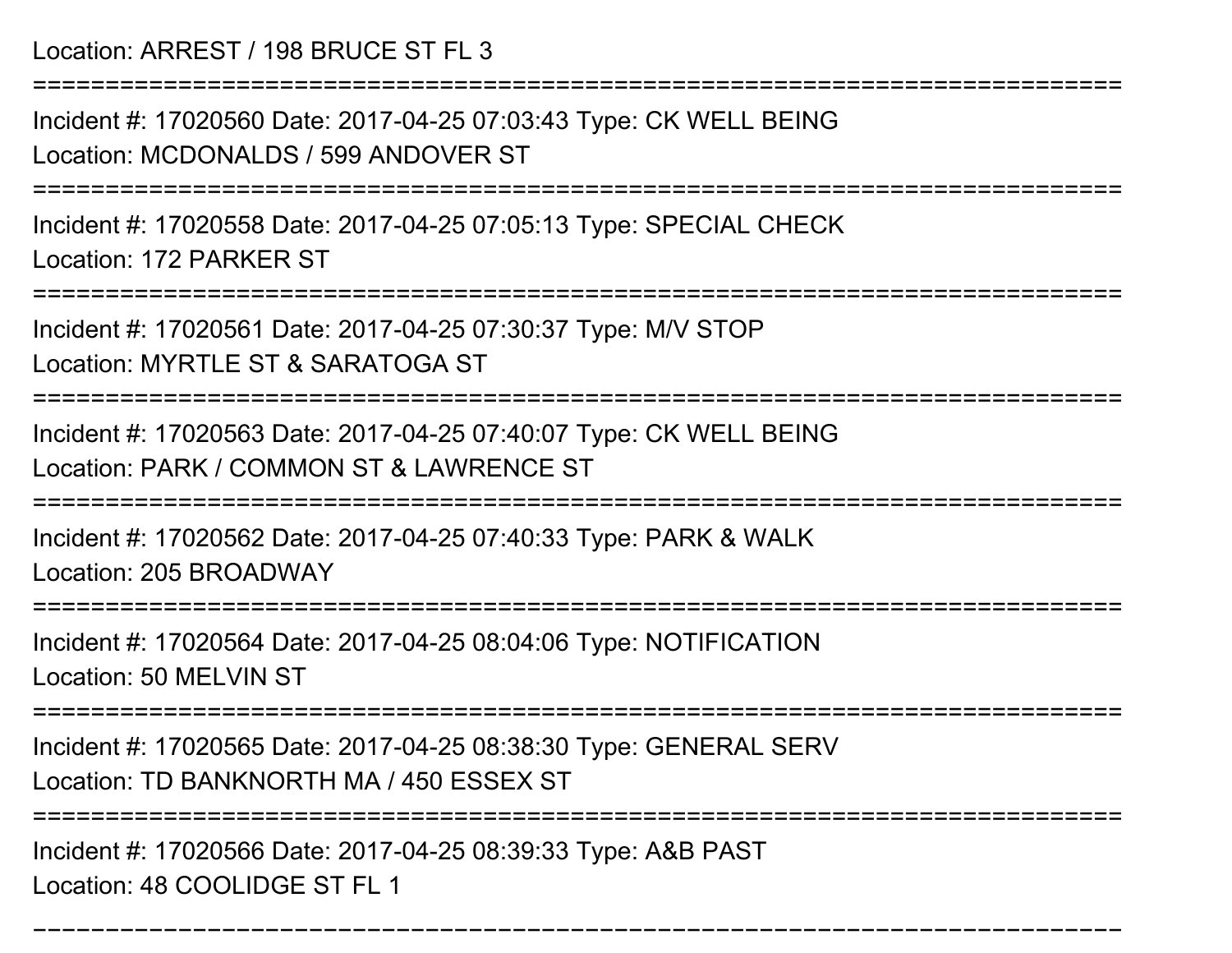Incident #: 17020567 Date: 2017-04-25 08:44:35 Type: M/V STOPLocation: RT 114 & RT 495===========================================================================Incident #: 17020568 Date: 2017-04-25 08:50:35 Type: HIT & RUN M/VLocation: 44 MELVIN ST===========================================================================Incident #: 17020569 Date: 2017-04-25 09:20:15 Type: SUS PERS/MVLocation: 143 F HAVERHILL ST ===========================================================================Incident #: 17020570 Date: 2017-04-25 09:38:07 Type: TOW OF M/VLocation: 145 F HAVERHILL ST ===========================================================================Incident #: 17020571 Date: 2017-04-25 09:41:36 Type: M/V STOPLocation: BRADFORD ST & FRANKLIN ST===========================================================================Incident #: 17020572 Date: 2017-04-25 09:43:15 Type: CK WELL BEINGLocation: 11 WEARE ST===========================================================================Incident #: 17020573 Date: 2017-04-25 09:46:45 Type: B&E/MV/PASTLocation: 62 HAMPSHIRE ST===========================================================================Incident #: 17020574 Date: 2017-04-25 09:50:41 Type: TRESPASSINGLocation: BUCKELY GARAGE===========================================================================Incident #: 17020575 Date: 2017-04-25 09:51:15 Type: M/V STOPLocation: 25 MARSTON ST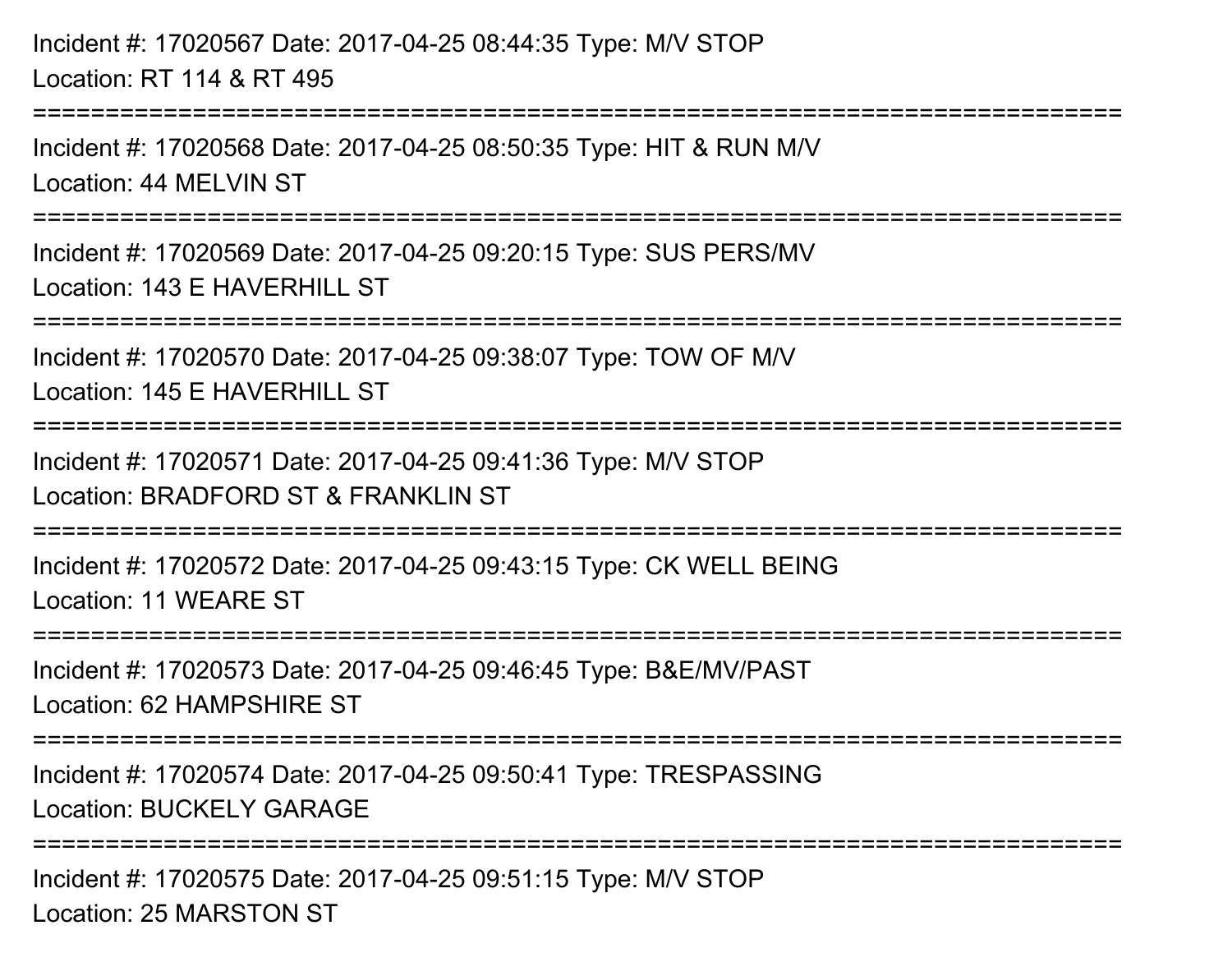===========================================================================Incident #: 17020576 Date: 2017-04-25 10:20:41 Type: M/V STOPLocation: CANAL ST & MARSTON ST===========================================================================Incident #: 17020577 Date: 2017-04-25 10:21:28 Type: M/V STOPLocation: 239 JACKSON ST===========================================================================Incident #: 17020578 Date: 2017-04-25 10:30:01 Type: FRAUDLocation: 94 BENNINGTON ST===========================================================================Incident #: 17020580 Date: 2017-04-25 10:39:19 Type: B&E/MV/PASTLocation: 109 SHAWSHEEN RD ===========================================================================Incident #: 17020579 Date: 2017-04-25 10:39:28 Type: ALARMSLocation: MED RX / 360 MERRIMACK ST #15===========================================================================Incident #: 17020581 Date: 2017-04-25 10:49:59 Type: M/V STOPLocation: COMMON ST & JACKSON ST===========================================================================Incident #: 17020582 Date: 2017-04-25 11:01:25 Type: 209A/SERVELocation: 47 TEXAS AV===========================================================================Incident #: 17020583 Date: 2017-04-25 11:02:10 Type: M/V STOPLocation: BODWELL ST & GREENWOOD ST===========================================================================Incident #: 17020584 Date: 2017-04-25 11:02:12 Type: M/V STOP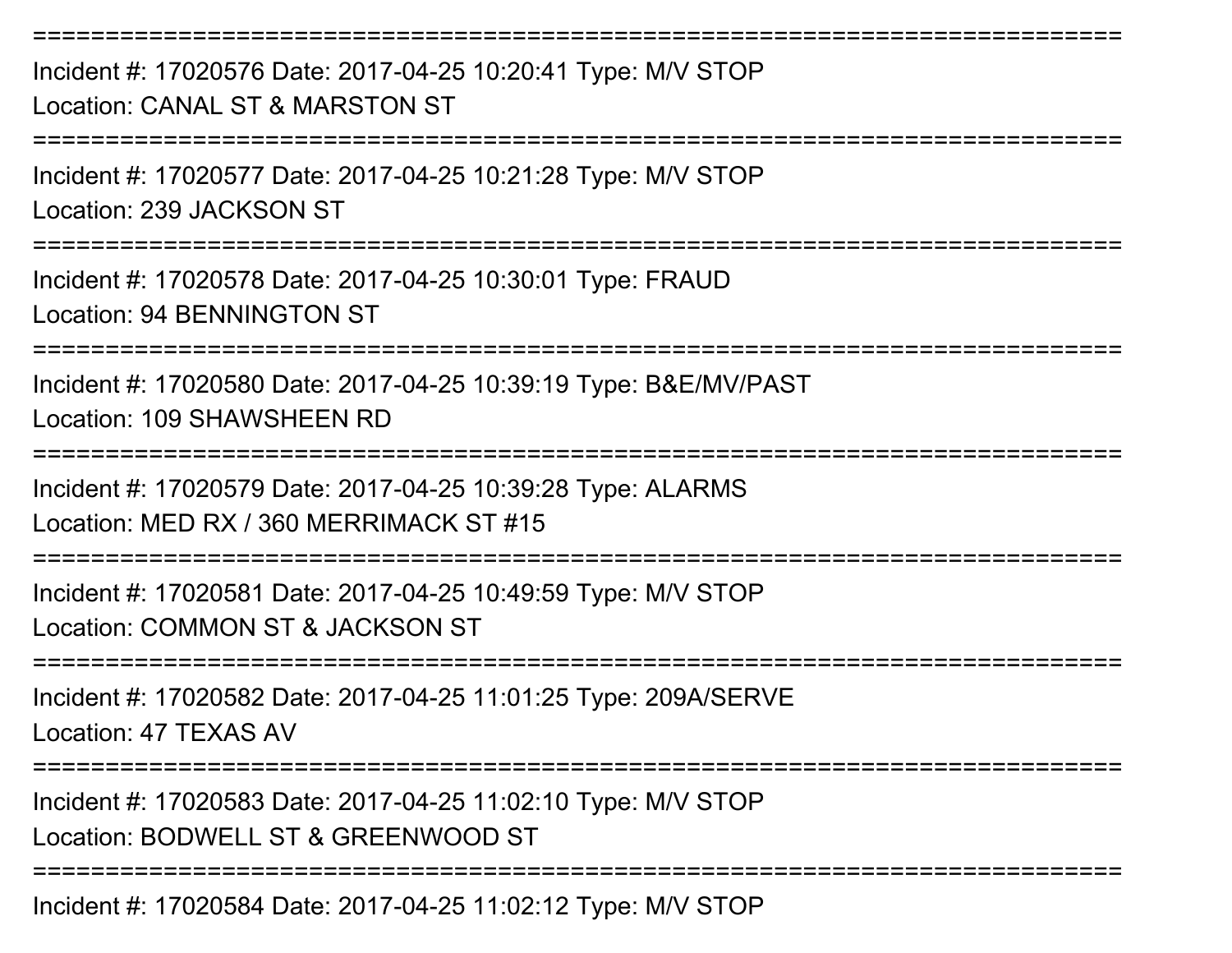Incident #: 17020585 Date: 2017-04-25 11:03:09 Type: M/V STOPLocation: GRAFTON ST & WINTHROP AV

===========================================================================

===========================================================================

Incident #: 17020586 Date: 2017-04-25 11:06:53 Type: SUICIDE ATTEMPTLocation: 30 WARREN ST FL 1

===========================================================================

Incident #: 17020587 Date: 2017-04-25 11:12:32 Type: 209A/SERVELocation: 7 FOREST ST

===========================================================================

Incident #: 17020588 Date: 2017-04-25 11:17:44 Type: 209A/SERVELocation: 73 WARREN ST

===========================================================================

Incident #: 17020590 Date: 2017-04-25 11:21:59 Type: WARRANT SERVELocation: 42 CANTON ST FL 1

===========================================================================

Incident #: 17020589 Date: 2017-04-25 11:25:31 Type: COURT DOC SERVELocation: 50 MELVIN ST #106

===========================================================================

Incident #: 17020591 Date: 2017-04-25 11:33:24 Type: DRUG VIO

Location: GENERAL ST & PROSPECT ST

===========================================================================

Incident #: 17020592 Date: 2017-04-25 11:36:15 Type: M/V STOP

Location: CARVER ST & SALEM ST

Incident #: 17020593 Date: 2017

===========================================================================

<sup>04</sup> 25 11:46:43 Type: COURT DOC SERVE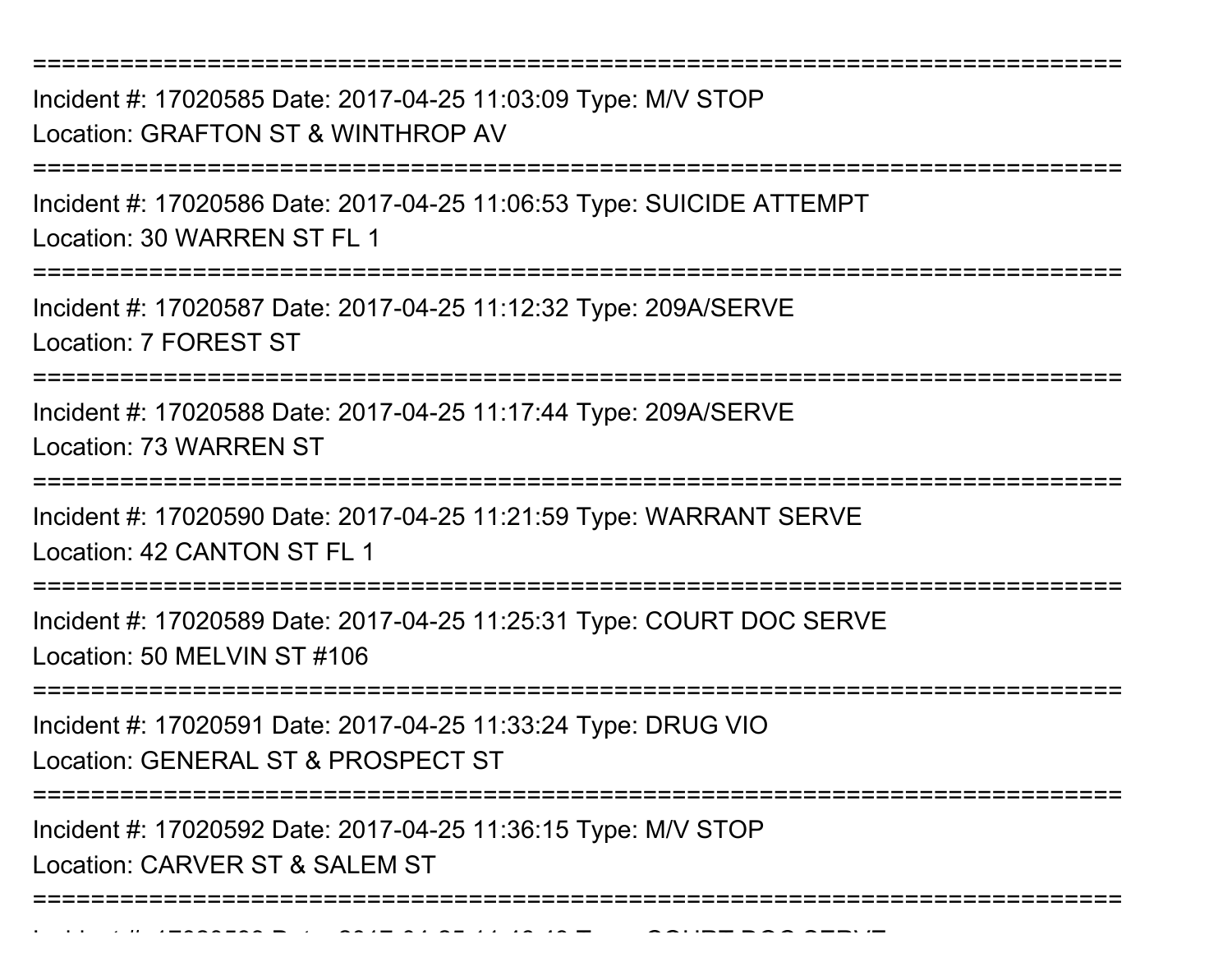## Location: 9 HOWE CT

===========================================================================Incident #: 17020594 Date: 2017-04-25 11:56:05 Type: M/V STOPLocation: FRANKLIN ST & METHUEN ST===========================================================================Incident #: 17020595 Date: 2017-04-25 12:50:53 Type: GENERAL SERVLocation: 700 ESSEX ST===========================================================================Incident #: 17020596 Date: 2017-04-25 12:57:02 Type: 209A/VIOLATIONLocation: 155 FRANKLIN ST ===========================================================================Incident #: 17020597 Date: 2017-04-25 13:11:15 Type: LOCKOUTLocation: 33 BROOK ST FL 1===========================================================================Incident #: 17020598 Date: 2017-04-25 13:31:25 Type: SPECIAL CHECKLocation: 309 MT VERNON ST===========================================================================Incident #: 17020599 Date: 2017-04-25 13:32:34 Type: TOW OF M/VLocation: GARDEN ST & NEWBURY ST===========================================================================Incident #: 17020600 Date: 2017-04-25 13:35:39 Type: BUILDING CHKLocation: AMESBURY ST & COMMON ST===========================================================================

Incident #: 17020601 Date: 2017-04-25 13:48:54 Type: SPECIAL CHECKLocation: 172 PARKER ST FL 3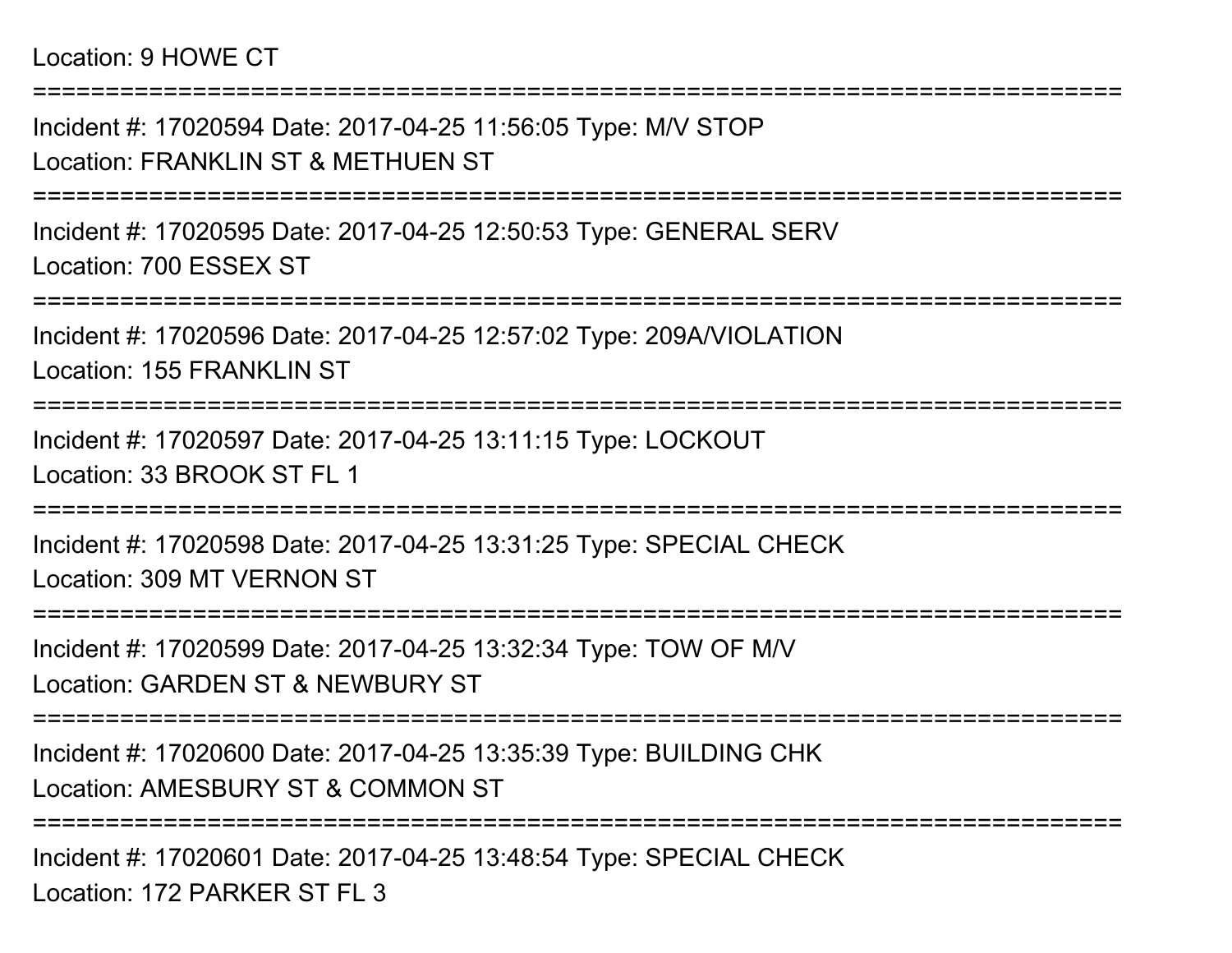Incident #: 17020603 Date: 2017-04-25 14:00:13 Type: KEEP PEACELocation: 71 BERKELEY ST FL 1

===========================================================================

============================

Incident #: 17020604 Date: 2017-04-25 14:03:17 Type: ALARM/BURGLocation: CABRERA RESD / 20 SCHOOL ST

===========================================================================

Incident #: 17020605 Date: 2017-04-25 14:20:33 Type: LARCENY/MV/PASTLocation: COMMONWEALTH DR

===========================================================================

Incident #: 17020606 Date: 2017-04-25 14:26:32 Type: B&E/MV/PAST

Location: 62 HAMPSHIRE ST

===========================================================================

Incident #: 17020607 Date: 2017-04-25 14:34:47 Type: TRESPASSINGLocation: 2 INMAN ST

===========================================================================

Incident #: 17020608 Date: 2017-04-25 14:43:41 Type: UNWANTEDGUESTLocation: BURGER KING / 187 BROADWAY

===========================================================================

Incident #: 17020610 Date: 2017-04-25 14:49:55 Type: M/V STOP

Location: HAMPSHIRE ST & METHUEN ST

===========================================================================

Incident #: 17020609 Date: 2017-04-25 14:49:58 Type: MEDIC SUPPORT

Location: 255 DADK CT #OFFICE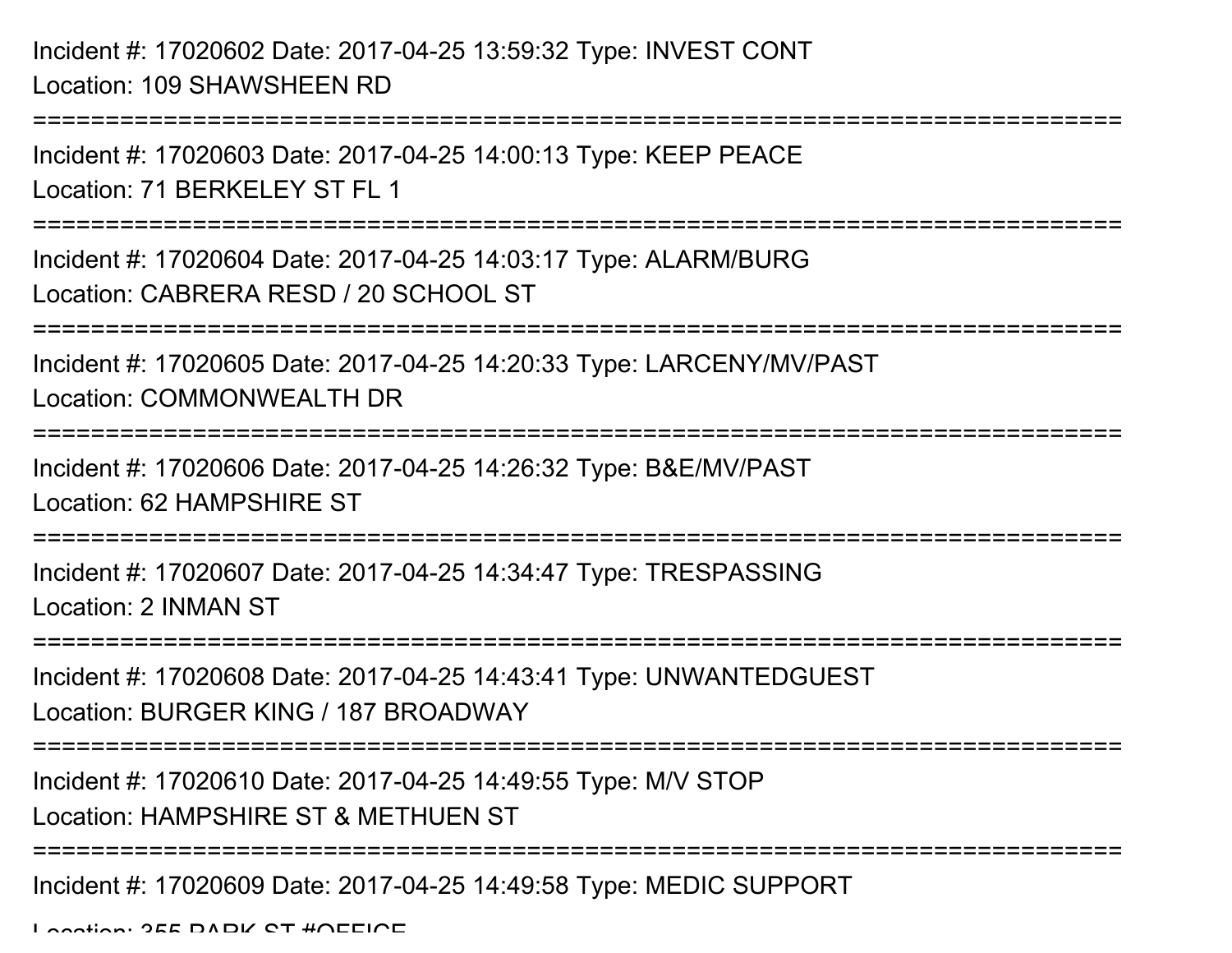===========================================================================

Incident #: 17020611 Date: 2017-04-25 14:59:21 Type: M/V STOPLocation: 232 COMMON ST

===========================================================================

Incident #: 17020612 Date: 2017-04-25 15:06:35 Type: M/V STOP

Location: ALRLINGTON & SUNSET

===========================================================================

Incident #: 17020613 Date: 2017-04-25 15:17:37 Type: TOW OF M/VLocation: 31 MONTGOMERY ST

===========================================================================

Incident #: 17020614 Date: 2017-04-25 15:53:56 Type: HIT & RUN M/VLocation: 64 BUSWELL ST

===========================================================================

Incident #: 17020615 Date: 2017-04-25 16:05:31 Type: 209A/SERVELocation: 77 S UNION ST

===========================================================================

Incident #: 17020616 Date: 2017-04-25 16:19:44 Type: LOST PROPERTYLocation: 105 NESMITH ST

===========================================================================

Incident #: 17020617 Date: 2017-04-25 16:25:46 Type: SHOPLIFTINGLocation: CVS / 266 BROADWAY

===========================================================================

Incident #: 17020618 Date: 2017-04-25 16:27:56 Type: SUS PERS/MVLocation: 19 DUNSTABLE ST

===========================================================================

Incident #: 17020619 Date: 2017-04-25 16:32:44 Type: M/V STOP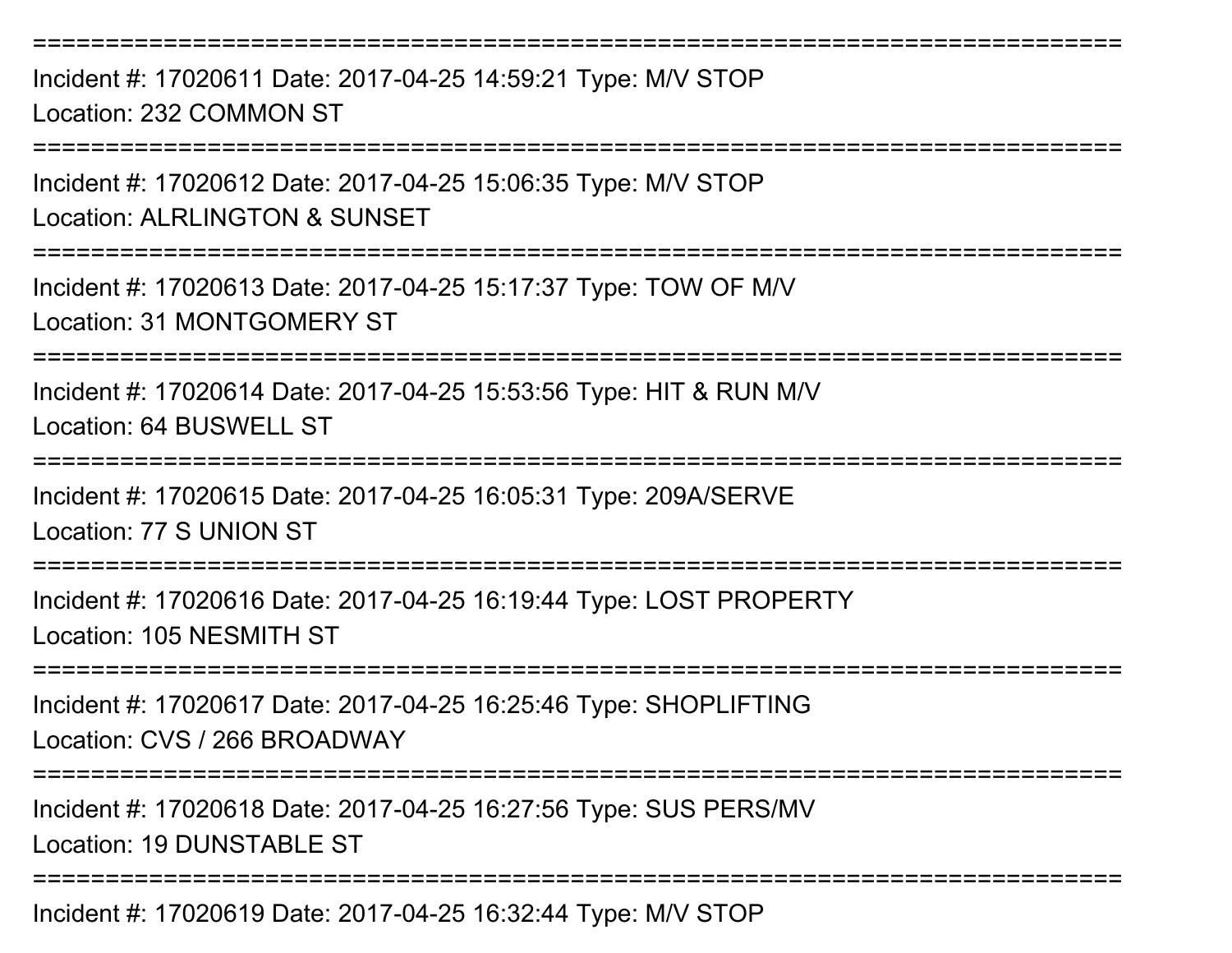Location: 150 FRANKLIN ST

===========================================================================Incident #: 17020620 Date: 2017-04-25 16:35:40 Type: TOW/REPOSSEDLocation: 86 SUNSET AV===========================================================================Incident #: 17020621 Date: 2017-04-25 16:40:39 Type: HIT & RUN M/V

Location: AMESBURY ST & HAVERHILL ST

===========================================================================

Incident #: 17020622 Date: 2017-04-25 16:51:23 Type: LOST PROPERTYLocation: 173 SARATOGA ST

===========================================================================

Incident #: 17020623 Date: 2017-04-25 17:00:03 Type: GENERAL SERVLocation: 300 HAMPSHIRE ST

===========================================================================

Incident #: 17020624 Date: 2017-04-25 17:17:57 Type: AUTO ACC/NO PILocation: 351 ESSEX ST

========================

Incident #: 17020625 Date: 2017-04-25 17:34:32 Type: ALARM/BURGLocation: LAWRENCE FAMILY DEVELOPMENT / 355 HAVERHILL ST

===========================================================================

Incident #: 17020626 Date: 2017-04-25 17:46:24 Type: AUTO ACC/NO PILocation: LAWRENCE ST & STEARNS AV

===========================================================================

===========================================================================

Incident #: 17020627 Date: 2017-04-25 17:47:54 Type: HIT & RUN M/VLocation: BENNINGTON ST & CHESTNUT ST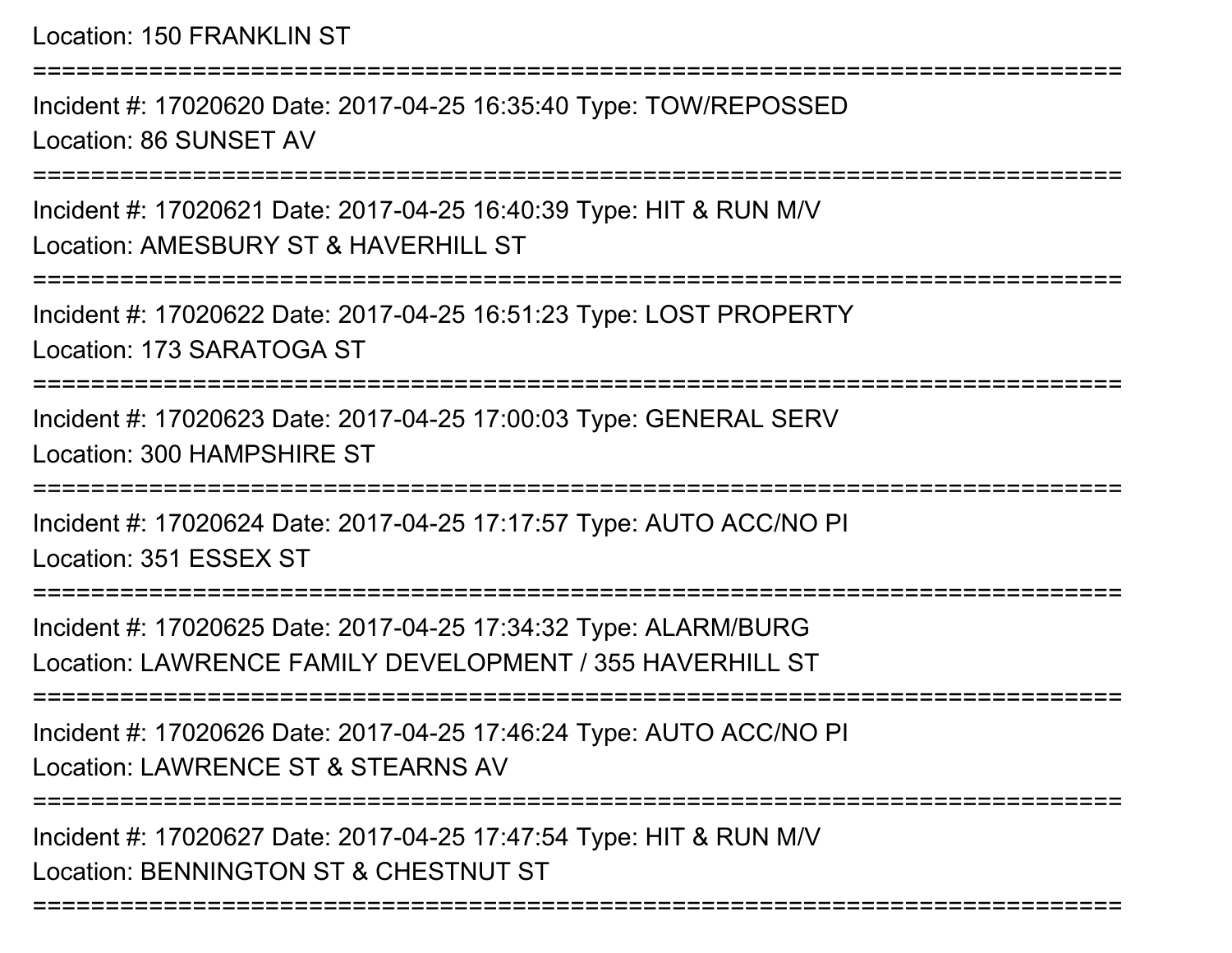## Location: 113 TRENTON ST

===========================================================================

Incident #: 17020629 Date: 2017-04-25 17:53:57 Type: MISSING PERSLocation: 800 ESSEX ST

===========================================================================

Incident #: 17020630 Date: 2017-04-25 17:56:53 Type: SUS PERS/MVLocation: 60 KENT ST

===========================================================================

Incident #: 17020631 Date: 2017-04-25 18:20:55 Type: M/V STOPLocation: S UNION ST & WINTHROP AV

**==============** 

Incident #: 17020632 Date: 2017-04-25 18:23:42 Type: DRUG OVERDOSELocation: CENTRAL BRIDGE / 0 MERRIMACK ST

===========================================================================

Incident #: 17020633 Date: 2017-04-25 18:31:36 Type: ALARM/BURGLocation: 241 LAWRENCE ST

===========================================================================

Incident #: 17020634 Date: 2017-04-25 18:56:44 Type: KEEP PEACELocation: 311 WATER ST

===========================================================================

Incident #: 17020635 Date: 2017-04-25 19:03:13 Type: INVESTIGATIONLocation: 450 HAVERHILL ST

===========================================================================

Incident #: 17020636 Date: 2017-04-25 19:04:18 Type: MEDIC SUPPORTLocation: 112 OXFORD ST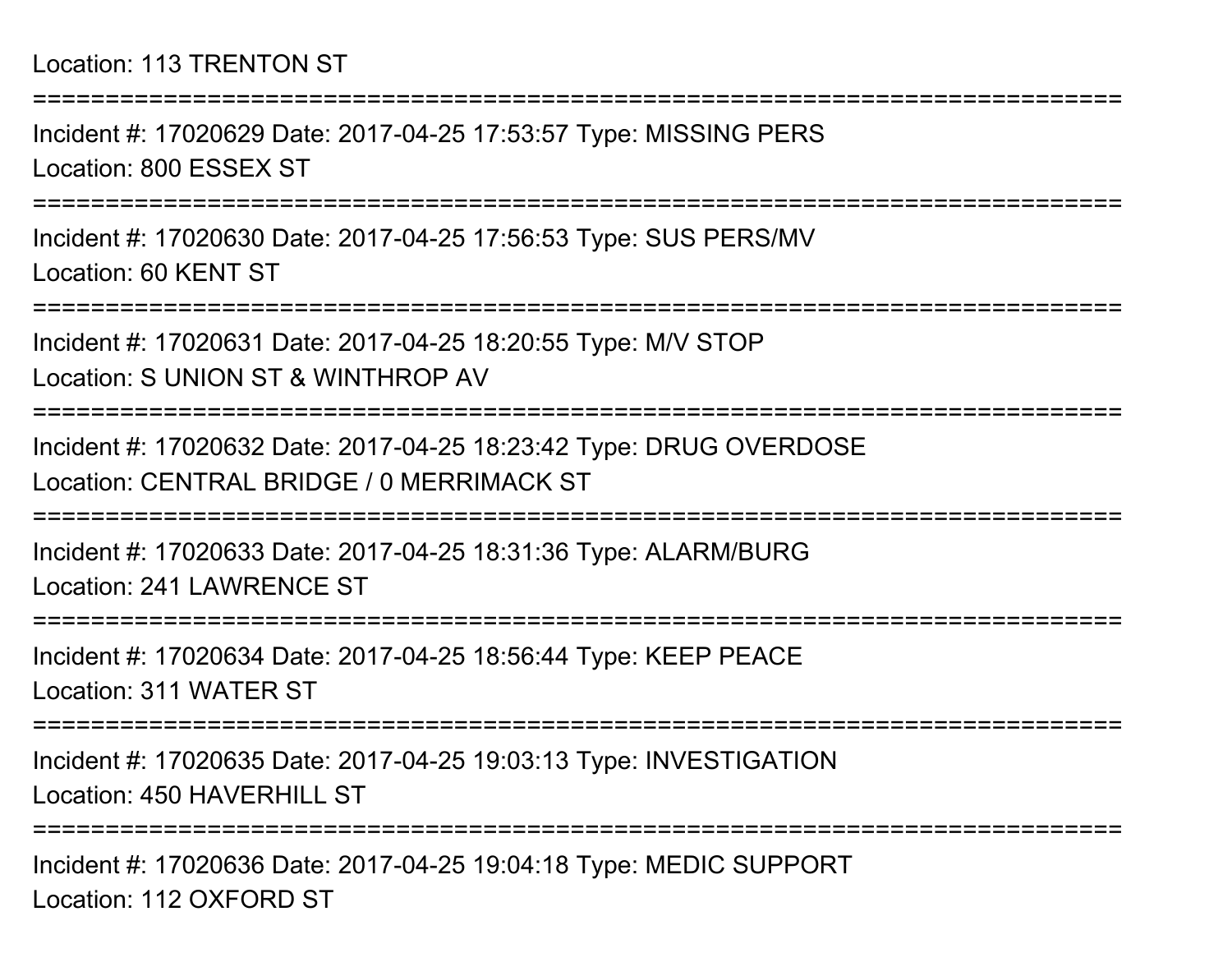Incident #: 17020637 Date: 2017-04-25 20:01:41 Type: AUTO ACC/PEDLocation: 177 SALEM ST

Incident #: 17020638 Date: 2017-04-25 20:12:59 Type: ALARM/BURGLocation: 296 LOWELL ST

===========================================================================

===========================================================================

Incident #: 17020639 Date: 2017-04-25 20:23:30 Type: M/V STOPLocation: 90 LOWELL ST

===========================================================================

Incident #: 17020640 Date: 2017-04-25 20:52:40 Type: SUS PERS/MVLocation: 80 HOLLY ST FL 3

===========================================================================

Incident #: 17020641 Date: 2017-04-25 21:01:37 Type: MISSING PERSLocation: 188 HOWARD ST

**====================** 

Incident #: 17020642 Date: 2017-04-25 21:15:51 Type: DOMESTIC/PROGLocation: 18 HIGH ST

===========================================================================

Incident #: 17020643 Date: 2017-04-25 21:35:52 Type: MEDIC SUPPORTLocation: 123 LAWRENCE ST

===========================================================================

Incident #: 17020644 Date: 2017-04-25 21:47:35 Type: MV/BLOCKINGLocation: 56 LEXINGTON ST

===========================================================================

Incident #: 17020645 Date: 2017-04-25 21:53:46 Type: GENERAL SERV